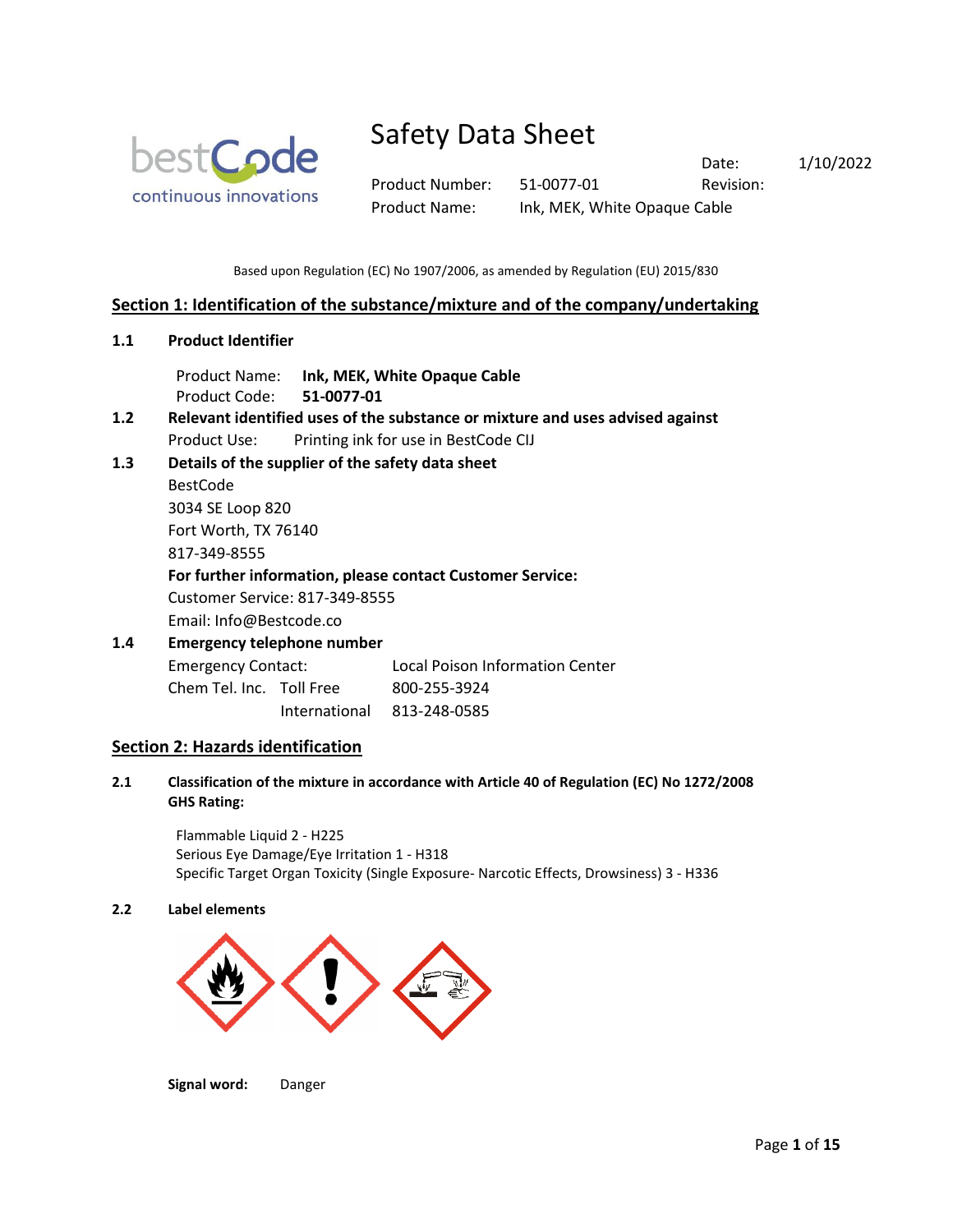

Product Number: 51-0077-01 Revision: Product Name: Ink, MEK, White Opaque Cable

Date: 1/10/2022

## **Hazard statements:**

H225 Highly flammable liquid and vapor.

H318 Causes serious eye damage.

H336 May cause drowsiness or dizziness.

### **Precautionary statements:**

P210 Keep away from heat/sparks/open flames/hot surfaces. No smoking. P240 Ground/bond container and receiving equipment. P241 Use explosion-proof electrical/ventilating/lighting equipment. P242 Use only non-sparking tools. P243 Take precautionary measures against static discharge. P261 Avoid breathing dust/fume/gas/mist/vapors/spray. P271 Use only outdoors or in a well-ventilated area. P280 Wear protective gloves/eye protection/face protection. P303+P361+P353 If on skin (or hair): Take off immediately all contaminated clothing. Rinse skin with water/ shower. P304+P340 If inhaled: Remove person to fresh air and keep comfortable for breathing. P305+P351+P338 If in eyes: Rinse cautiously with water for several minutes. Remove contact lenses, if present and easy to do. Continue rinsing. P310 Immediately call a poison center/doctor. P370+P378 In case of fire: Use sand, carbon dioxide or powder extinguisher to extinguish. P403+P233 Store in a well-ventilated place. Keep container tightly closed. P403+P235 Store in a well-ventilated place. Keep cool. P405 Store locked up. P501 Dispose of contents/container to industrial combustion plant

### **2.3 Other Hazards**

**N/A**

# **Section 3: Composition/information on ingredients**

### **3.1 Substances:**

## **3.2 Mixtures:**

| CAS#     | EC#          | Hazardous components /<br><b>REACH Registration No.</b> | Concentration | <b>GHS Classification</b> |
|----------|--------------|---------------------------------------------------------|---------------|---------------------------|
| 78-93-3  | 201-159-0    | Methyl Ethyl Ketone                                     | 50.0-75.0%    | Flam. Lig. 2: H225        |
|          |              |                                                         |               | Eye Damage 2: H319        |
|          |              |                                                         |               | STOT (SE) 3: H336         |
| 123-86-4 | 204-658-1    | n-Butyl Acetate                                         | 5.0-10.0%     | Flam. Lig. 2: H225;       |
|          | 607-025-00-1 |                                                         |               | STOT SE 3: H336;          |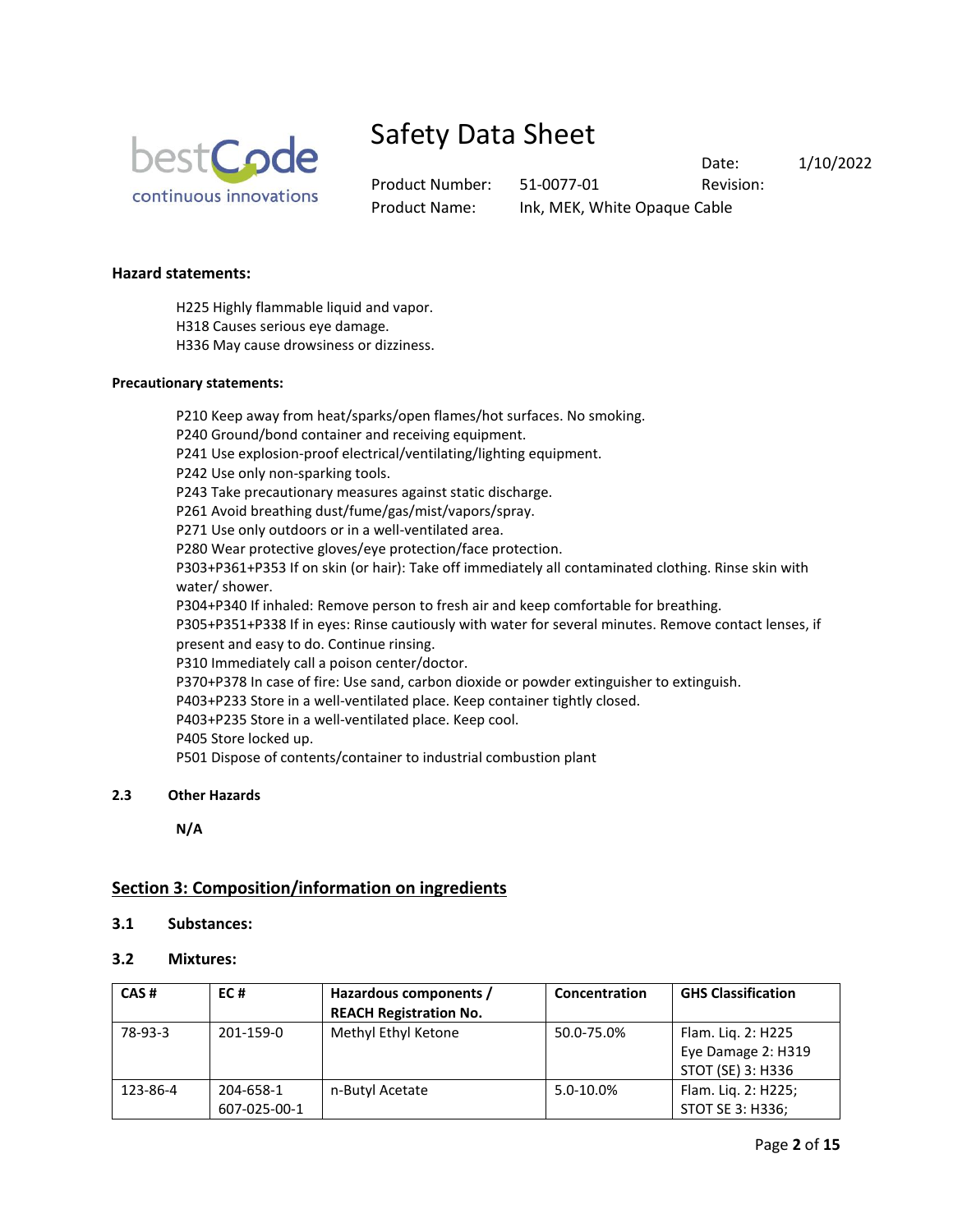

Product Number: 51-0077-01 Revision: Product Name: Ink, MEK, White Opaque Cable

Date: 1/10/2022

|           |           |                                                                                                     |           | Acute Aquatic 3:H402                                                                                                                                                                            |
|-----------|-----------|-----------------------------------------------------------------------------------------------------|-----------|-------------------------------------------------------------------------------------------------------------------------------------------------------------------------------------------------|
| 108-94-1  | 203-631-1 | Cyclohexanone                                                                                       | 1.0-5.0%  | Oral Toxicity Acute Tox.<br>4 (H302)<br><b>Dermal Toxicity Acute</b><br>Tox. 3 (H311)<br><b>Inhalation Toxicity</b><br>Acute Tox. 4 (H332)<br>Skin corrosive 2 (H315)<br>Eye corrosive 1 (H318) |
| 2386-87-0 | 219-207-4 | 7-Oxabicyclo[4.1.0] heptane-3-<br>carboxylic acid, 7-<br>oxabicyclo[4.1.0]hept-3-yl<br>methyl ester | $< 1.0\%$ | Skin Sens. 1:H317<br>Acute Aquatic 3:H402                                                                                                                                                       |

### **Section 4: First Aid Measures**

### **4.1 Description of first aid measures**

| <b>General Notes:</b> | Do not leave affected person unattended. Remove victim out of the danger area.<br>Keep affected person warm, still and covered. Take off immediately all contaminated<br>clothing. In all cases of doubt, or when symptoms persist, seek medical advice. In case<br>of unconsciousness place person in the recovery position. Never give anything by<br>mouth. |
|-----------------------|----------------------------------------------------------------------------------------------------------------------------------------------------------------------------------------------------------------------------------------------------------------------------------------------------------------------------------------------------------------|
| Inhalation:           | If breathing is irregular or stopped, immediately seek medical assistance and start<br>first aid actions. Provide fresh air.                                                                                                                                                                                                                                   |
| Eyes:                 | Remove contact lenses, if present and easy to do. Continue rinsing. Irrigate copiously<br>with clean, fresh water for at least 10 minutes, holding the eyelids apart.                                                                                                                                                                                          |
| Skin:<br>Ingestion:   | Wash with plenty of soap and water.<br>Rinse mouth with water (only if the person is conscious). Do NOT induce vomiting.                                                                                                                                                                                                                                       |

## **4.2 Most Important symptoms and effects, both acute and delayed**

| General Information: | Narcotic effects. |
|----------------------|-------------------|
| Inhalation:          | N/A               |
| Ingestion:           | N/A               |
| <b>Skin Contact:</b> | N/A               |
| Eye Contact:         | N/A               |

### **4.3 Indication of any immediate medical attention and special treatment needed**

Notes to doctor: No recommendation given.

## **Section 5: Fire Fighting Measures**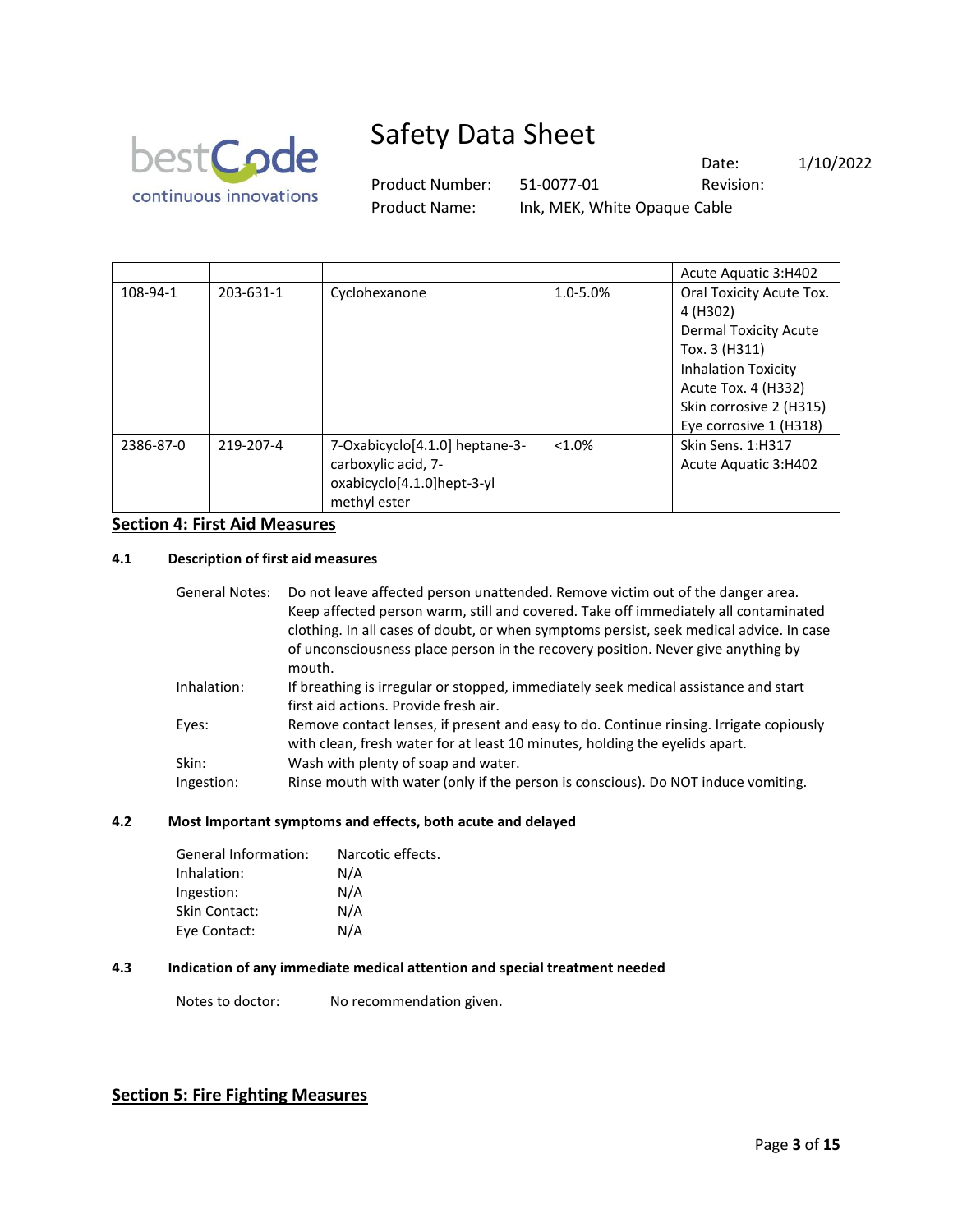

Product Number: 51-0077-01 Revision: Product Name: Ink, MEK, White Opaque Cable

Date: 1/10/2022

### **5.1 Extinguishing media**

Water spray, BC-powder, Carbon dioxide (CO2).. Do not use water jet.

### **5.2 Special hazards arising from the substance or mixture**

In case of insufficient ventilation and/or in use, may form flammable/explosive vapor-air mixture. Solvent vapors are heavier than air and may spread along floors. Places which are not ventilated, e.g. unventilated below ground level areas such as trenches, conduits and shafts, are particularly prone to the presence of flammable substances or mixtures.

Hazardous combustion products: Carbon monoxide (CO), Carbon dioxide (CO2)

#### **5.3 Advice for firefighters**

In case of fire and/or explosion do not breathe fumes. Coordinate firefighting measures to the fire surroundings. Do not allow firefighting water to enter drains or water courses. Collect contaminated firefighting water separately. Fight fire with normal precautions from a reasonable distance.

### **Section 6: Accidental release measures**

#### **6.1 Personal precautions, protective equipment and emergency procedures**

**6.1.1 For non-emergency personnel**

Evacuate

### **6.1.2 For emergency responders**

W Wear breathing apparatus if exposed to vapors/dust/aerosols/gases.

#### **6.2 Environmental Precautions**

Keep away from drains, surface and ground water. Retain contaminated washing water and dispose of it

#### **6.3 Methods and material for containment and cleaning up**

#### **6.3.1 For Containment:**

.

Covering of drains. Use of adsorbent materials.

### **6.3.2 Clean up and disposal of spill:**

Wipe up with absorbent material (e.g. cloth, fleece). Collect spillage: sawdust, kieselgur (diatomite), sand, universal binder. Place in appropriate containers for disposal. Ventilate affected area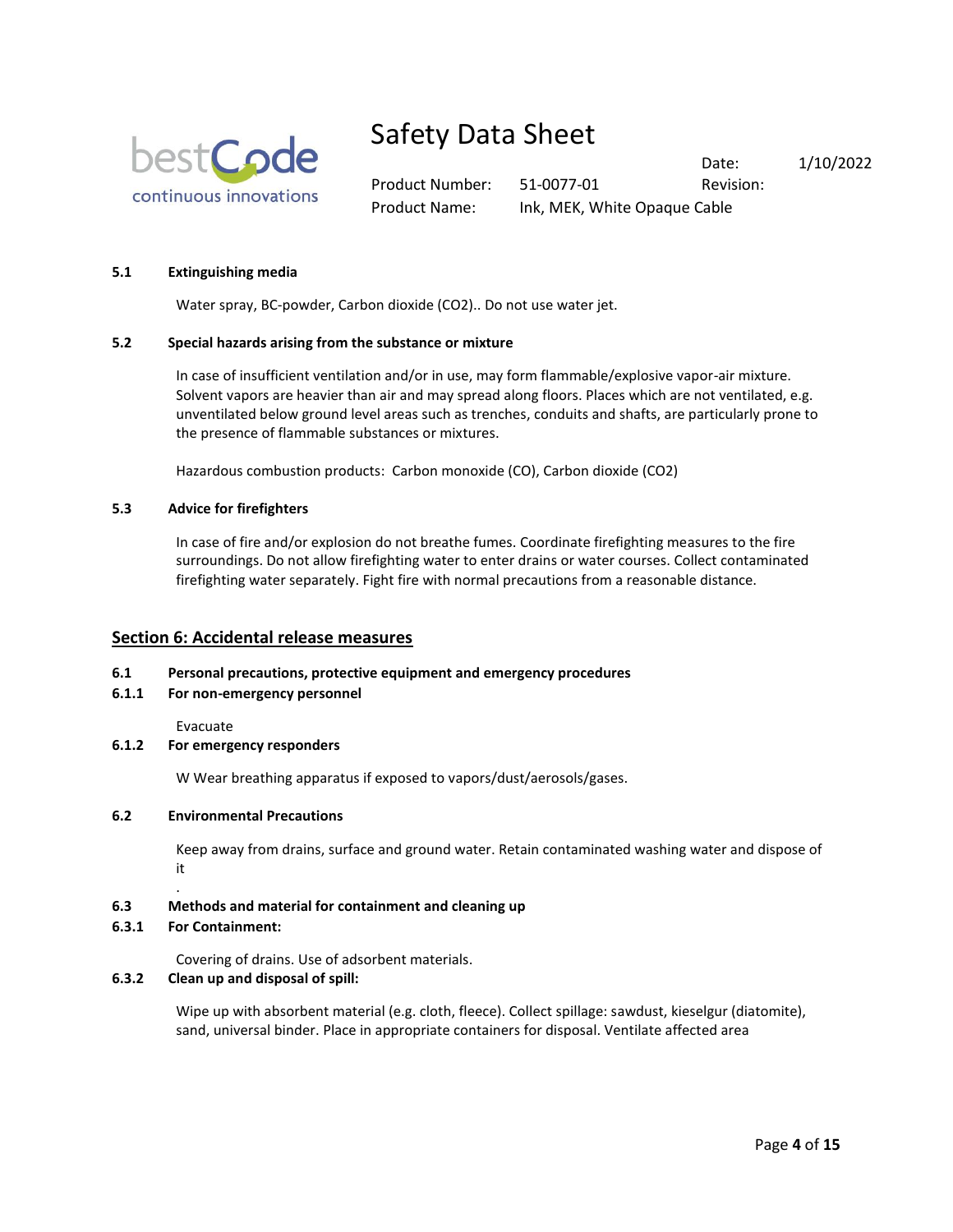

Product Number: 51-0077-01 Revision: Product Name: Ink, MEK, White Opaque Cable

Date: 1/10/2022

# **Section 7: Handling and storage**

### **7.1 Precautions for safe handling**

Use local and general ventilation. Avoidance of ignition sources. Keep away from sources of ignition - No smoking. Take precautionary measures against static discharge. Use only in well-ventilated areas. Due to danger of explosion, prevent leakage of vapours into cellars, flues and ditches. Ground/bond container and receiving equipment. Use explosion-proof electrical/ventilating/lighting/equipment. Use only non-sparking tools. -Places which are not ventilated, e.g. unventilated below ground level areas such as trenches, conduits and shafts, are particularly prone to the presence of flammable substances or mixtures. Vapors are heavier than air, spread along floors and form explosive mixtures with air. Vapors may form explosive mixtures with air Wash hands after use. Do not eat, drink and smoke in work areas. Remove contaminated clothing and protective equipment before entering eating areas. Never keep food or drink in the vicinity of chemicals. Never place chemicals in containers that are normally used for food or drink. Keep away from food, drink and animal feedingstuffs.

### **7.2 Conditions for safe storage, including any compatibilities**

Keep container tightly closed and in a well-ventilated place. Use local and general ventilation. Keep cool. Protect from sunlight. Keep away from sources of ignition - No smoking. Keep away from heat, hot surfaces, sparks, open flames and other ignition sources. No smoking. Take precautionary measures against static discharge. Protect from sunlight. Use local and general ventilation. Ground/bond container and receiving equipment. Only packagings which are approved (e.g. acc. to the Dangerous Goods Regulations) may be used.

### **7.3 Specific end use(s)**

Fluid delivery to BestCode Series 8 CIJ. Follow safety instructions outlined in 7.1 & 7.2 while handling. Observe warnings provided with BestCode Series 8 CIJ system when installing and handling fluids

### **Section 8: Exposure control/personal protection**

### **8.1 Control parameters**

| CAS#     | <b>Hazardous components</b> | <b>ACGIH TLV</b> | <b>Australia</b> | Austria            |
|----------|-----------------------------|------------------|------------------|--------------------|
| 78-93-3  | Methyl Ethyl Ketone         | TLV: 200 ppm     | TWA: 295 mg/m3   | TWA: 445 mg/m3     |
|          |                             | STEL: 300 ppm    | (100 ppm)        | (150 ppm)          |
|          |                             |                  | STEL: 590 mg/m3  | STEL: 890 mg/m3    |
|          |                             |                  | (200 ppm)        | (300 ppm)          |
| 123-86-4 | n-Butyl Acetate             | 150ppm           |                  | STELs - (MAK-KZWs) |
|          |                             |                  |                  | $100$ ppm          |
|          |                             |                  |                  | TWAs - (MAK-TMWs)  |
|          |                             |                  |                  | 100                |
|          |                             |                  |                  |                    |
|          |                             |                  |                  |                    |
|          |                             |                  |                  |                    |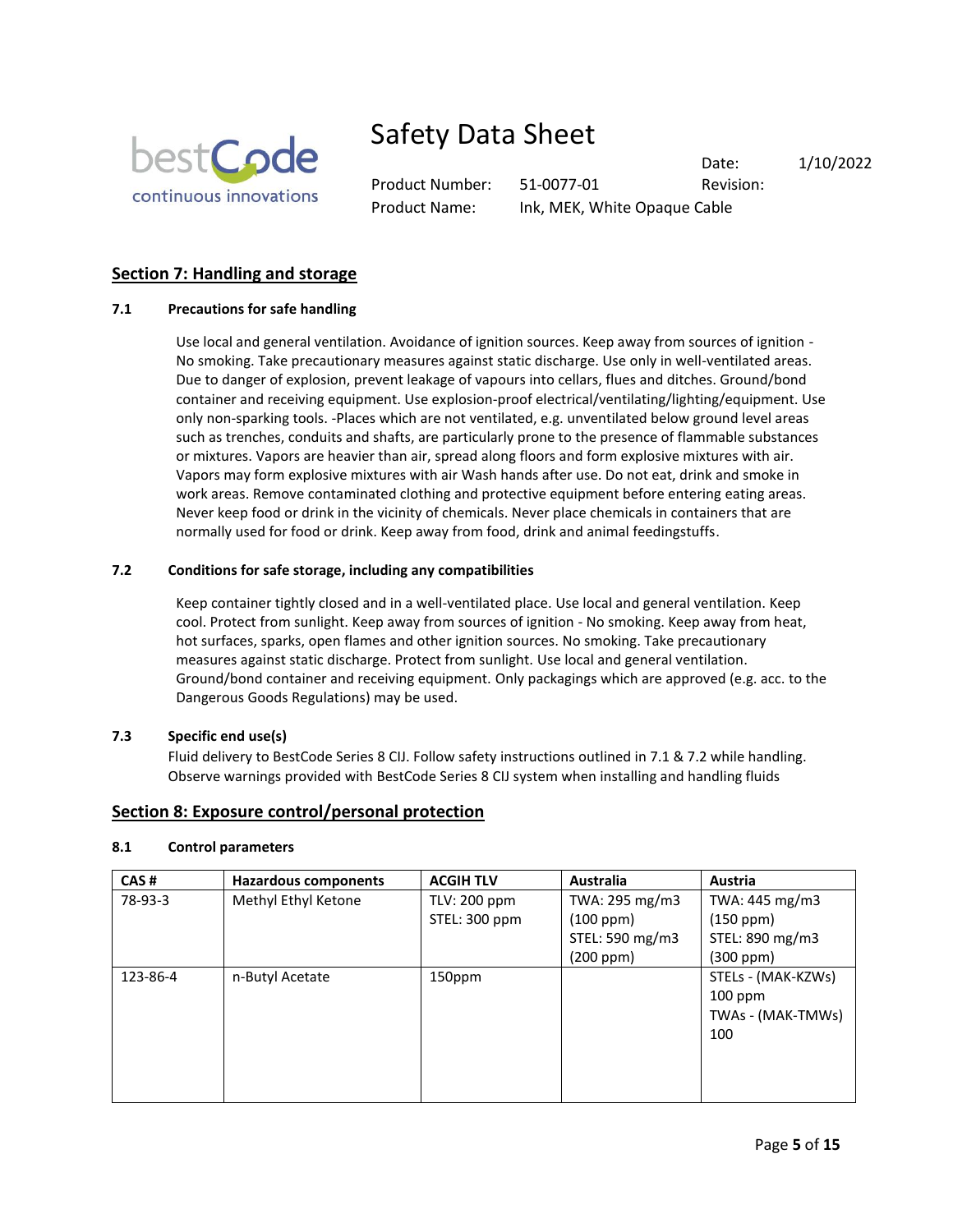

Product Number: 51-0077-01 Revision: Product Name: Ink, MEK, White Opaque Cable

Date: 1/10/2022

| 108-94-1 | Cyclohexanone | 25 ppm/skin/10hr | TWAs - (MAK-TMWs)  |
|----------|---------------|------------------|--------------------|
|          |               |                  | 5 ppm              |
|          |               |                  | STELs - (MAK-KZWs) |
|          |               |                  | 20 ppm             |

| CAS#     | <b>Hazardous components</b> | <b>Belgium OEL</b>       | California, USA | Ontario, CA       |
|----------|-----------------------------|--------------------------|-----------------|-------------------|
|          |                             |                          | <b>PELS</b>     |                   |
| 78-93-3  | Methyl Ethyl Ketone         | TWA: 600 mg/m3           | TWA: 590 mg/m3  | TWA: 200 ppm      |
|          |                             | (200 ppm)                | (200 ppm)       | STEL: 300 ppm     |
|          |                             | STEL: 900 mg/m3          | STEL: 885 mg/m3 |                   |
|          |                             | (300 ppm)                | (300 ppm)       |                   |
| 123-86-4 | n-Butyl Acetate             | <b>STELS</b><br>200 ppm  | STELs 200 ppm   | STELs 200 ppm     |
|          |                             | <b>TWAs</b><br>$150$ ppm |                 | $150$ ppm<br>TWAs |
| 108-94-1 | Cyclohexanone               | STELs 20 ppm             |                 | STELs 50 ppm      |
|          |                             | TWAs 10 ppm              |                 | TWAs 20 ppm       |

| CAS#     | <b>Hazardous components</b> | China           | Québec, CA                | <b>German AGS</b>  |
|----------|-----------------------------|-----------------|---------------------------|--------------------|
| 78-93-3  | Methyl Ethyl Ketone         | TWA: 300 mg/m3  | TWA: 150 mg/m3            | TWA: 600 mg/m3     |
|          |                             | STEL: 600 mg/m3 | (50 ppm)                  | (200 ppm)          |
|          |                             | (15 min)        | STEL: 300 mg/m3           | STEL: 600 mg/m3    |
|          |                             |                 | (100 ppm)                 | (200 ppm) (15 min) |
| 123-86-4 | n-Butyl Acetate             |                 | <b>STEVs</b><br>$200$ ppm | TWAs (AGWs) 62     |
|          |                             |                 | TWAs 150 ppm              | ppm                |
| 108-94-1 | Cyclohexanone               |                 | TWAEVs 25 ppm             | TRGS 900 - TWAs    |
|          |                             |                 |                           | (AGWs) 20 ppm      |

| CAS#     | Hazardous components | Germany<br><b>MAK/TRK</b>                                                   | <b>Denmark OEL</b>                                              | <b>Spain OEL</b>                                                 |
|----------|----------------------|-----------------------------------------------------------------------------|-----------------------------------------------------------------|------------------------------------------------------------------|
| 78-93-3  | Methyl Ethyl Ketone  | TWA: 295 mg/m3<br>(100 ppm)<br>STEL: 600 mg/m3<br>(200 ppm) (30min)<br>(4x) | TWA: 145 mg/m3<br>$(50$ ppm $)$<br>STEL: 290 mg/m3<br>(100 ppm) | TWA: 600 mg/m3<br>(200 ppm)<br>STEL: 900 mg/m3<br>$(300$ ppm $)$ |
| 123-86-4 | n-Butyl Acetate      | TWAs 100 ppm                                                                |                                                                 | STELs 200 ppm<br>TWAs (VLA-EDs) 150<br>ppm                       |
| 108-94-1 | Cyclohexanone        |                                                                             | TWAs 10 ppm                                                     | STELs 20 ppm<br>TWAs (VLA-EDs) 10<br>ppm                         |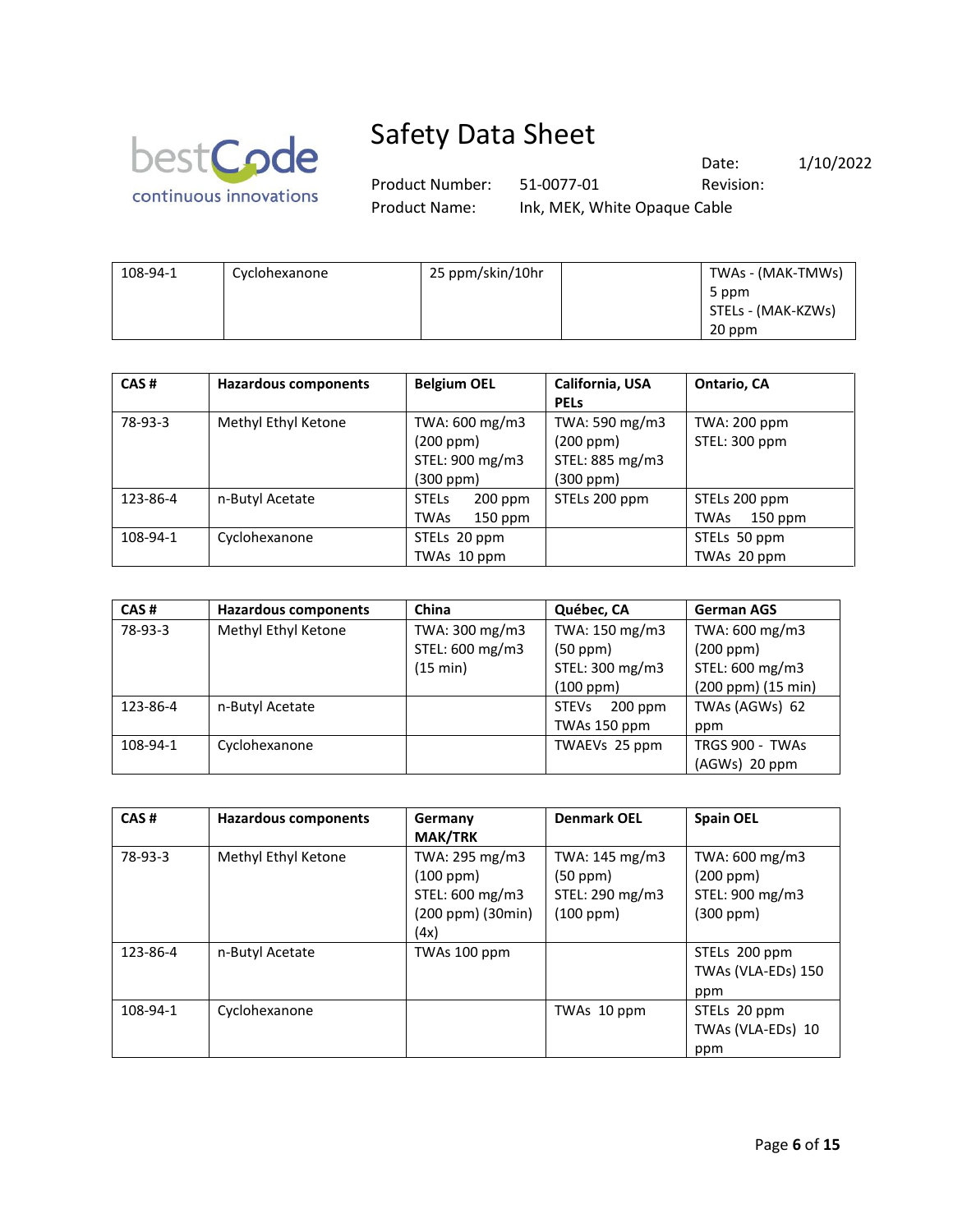

Product Number: 51-0077-01 Revision: Product Name: Ink, MEK, White Opaque Cable

Date: 1/10/2022

| CAS#     | <b>Hazardous components</b> | <b>Europe</b>   | <b>Finland OEL</b>        | <b>France VL</b>    |
|----------|-----------------------------|-----------------|---------------------------|---------------------|
| 78-93-3  | Methyl Ethyl Ketone         | TWA: 600 mg/m3  | STEL: 300 mg/m3           | TWA: 600 mg/m3      |
|          |                             | (200 ppm)       | $(100$ ppm $)(15$ min $)$ | (200 ppm)           |
|          |                             | STEL: 900 mg/m3 |                           | STEL: 900 mg/m3     |
|          |                             | (300 ppm)       |                           | (300 ppm)           |
| 123-86-4 | n-Butyl Acetate             |                 | <b>TWAs</b><br>150 ppm    | OSTELs (VLCT) 200   |
|          |                             |                 |                           | ppm                 |
|          |                             |                 |                           | TWAs (VME) 150      |
|          |                             |                 |                           | ppm                 |
| 108-94-1 | Cyclohexanone               |                 | STELs 20 ppm              | STELs (VLCT) 20 ppm |
|          |                             |                 | TWAs 10 ppm               | TWAs (VME) 10 ppm   |

| CAS#     | <b>Hazardous components</b> | <b>Hungary OEL</b> | <b>Ireland OEL</b>       | <b>Italy OEL</b>   |
|----------|-----------------------------|--------------------|--------------------------|--------------------|
| 78-93-3  | Methyl Ethyl Ketone         | TWA: 600 mg/m3     | TWA: 600 mg/m3           | TWA: 600 mg/m3     |
|          |                             | STEL: 900 mg/m3    | (200 ppm)                | (200 ppm)          |
|          |                             |                    | STEL: 900 mg/m3          | STEL: 900 mg/m3    |
|          |                             |                    | (300 ppm) (15 min)       | $(300$ ppm $)$     |
| 123-86-4 | n-Butyl Acetate             | STELs (CKs)<br>950 | <b>STELS</b><br>200 ppm  | (STEL) 200 ppm     |
|          |                             | mg/m3              | $150$ ppm<br><b>TWAs</b> | (TWA)<br>$150$ ppm |
|          |                             | TWAs (AKs)         |                          |                    |
|          |                             | 950 mg/m3          |                          |                    |
| 108-94-1 | Cyclohexanone               | STELs (CKs) 81.6   | STELs 20 ppm             | STELs 20 ppm       |
|          |                             | mg/m3              | STEL; 81.6 mg/m3         | TWAs 10 ppm        |
|          |                             | TWAs (AKs) 40.8    | TWAs 10 ppm              |                    |
|          |                             | mg/m3              | TWA; 40.8 mg/m3          |                    |

| CAS#     | <b>Hazardous components</b> | <b>South Korea</b>     | Latvia OEL         | <b>Mexico OEL</b> |
|----------|-----------------------------|------------------------|--------------------|-------------------|
| 78-93-3  | Methyl Ethyl Ketone         | TWA: 590 mg/m3         | TWA: 200 mg/m3     | TWA: 590 mg/m3    |
|          |                             | (200 ppm)              | (67 ppm)           | (200 ppm)         |
|          |                             | STEL: 885 mg/m3        | STEL: 900 mg/m3    | STEL: 885 mg/m3   |
|          |                             | $(300$ ppm $)$         | (300 ppm) (15 min) | (300 ppm)         |
| 123-86-4 | n-Butyl Acetate             | STELs 200 ppm          | 200<br><b>TWAs</b> | STELs (LMPE-CTs)  |
|          |                             | TWAs 150 ppm           | mg/m3              | $200$ ppm         |
|          |                             |                        |                    | TWAs (LMPE-PPTs)  |
|          |                             |                        |                    | $150$ ppm         |
| 108-94-1 | Cyclohexanone               | <b>STELS</b><br>50 ppm | STELs 20 ppm       | STELs (LMPE-CTs)  |
|          |                             | <b>TWAs</b><br>25 ppm  | TWAs 10 ppm        | $100$ ppm         |
|          |                             |                        |                    | TWAs (LMPE-PPTs)  |
|          |                             |                        |                    | 50 ppm            |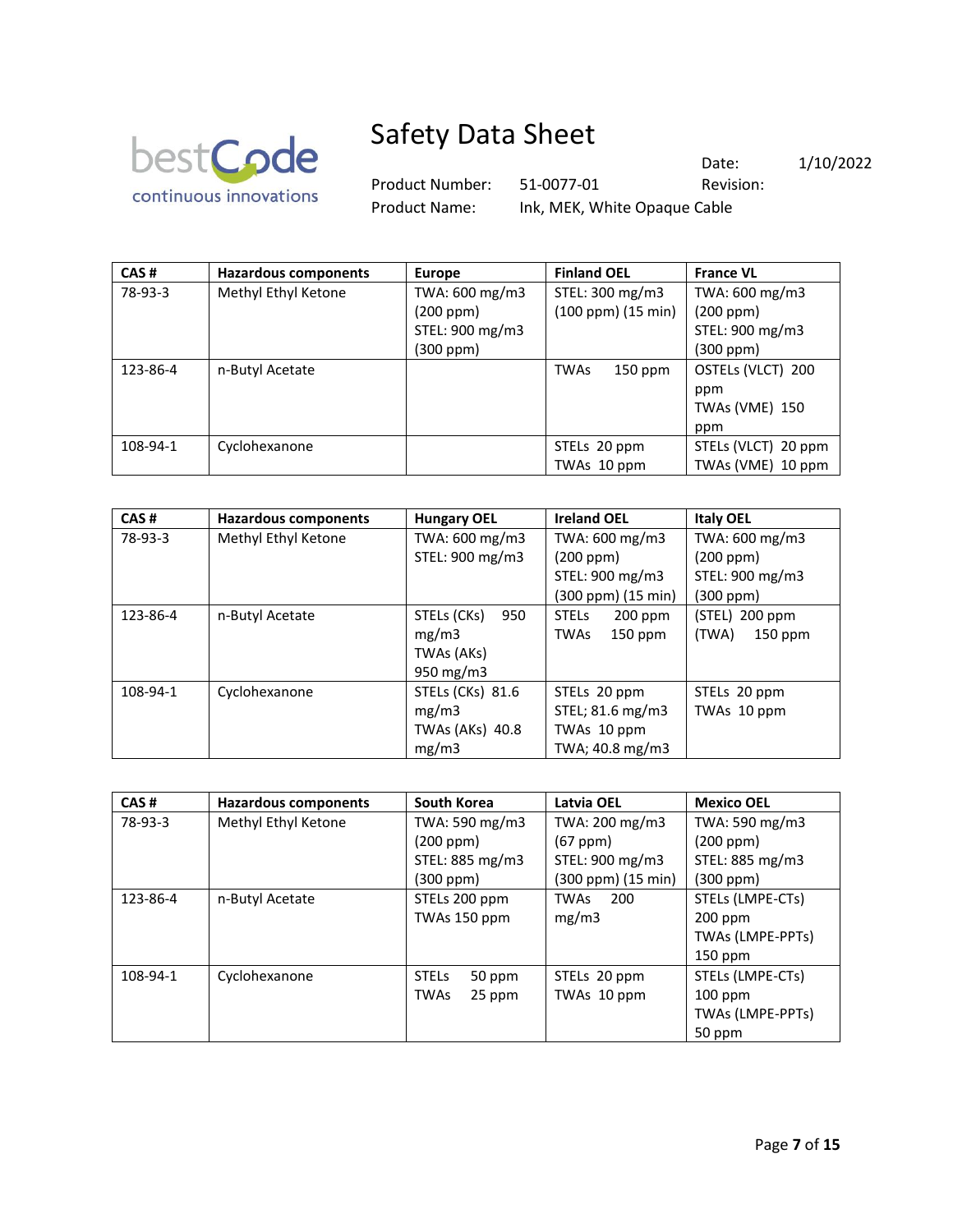

Product Number: 51-0077-01 Revision: Product Name: Ink, MEK, White Opaque Cable

Date: 1/10/2022

| <b>Netherlands OEL</b> |
|------------------------|
| TWA: 590 mg/m3         |
| STEL: 900 mg/m3        |
|                        |
|                        |
|                        |
|                        |

| CAS#     | <b>Hazardous components</b> | <b>New Zealand</b> | <b>OSHA PELS</b> | Poland             |
|----------|-----------------------------|--------------------|------------------|--------------------|
| 78-93-3  | Methyl Ethyl Ketone         | TWA: 445 mg/m3     | PEL: 200 ppm     | TWA: 450 mg/m3     |
|          |                             | (150 ppm)          |                  | STEL: 900 mg/m3    |
|          |                             | STEL: 890 mg/m3    |                  |                    |
|          |                             | $(300$ ppm $)$     |                  |                    |
| 123-86-4 | n-Butyl Acetate             | STELs 200 ppm      | 150ppm           | STELs (NDSChs) 950 |
|          |                             | TWAs 150 ppm       |                  | mg/m3              |
|          |                             |                    |                  | TWAs (NDSs)        |
|          |                             |                    |                  | 200 mg/m3          |
| 108-94-1 | Cyclohexanone               | TWAs 25 ppm        | 50 ppm/skin/8hr  | STELs (NDSChs) 80  |
|          |                             |                    |                  | mg/m3              |
|          |                             |                    |                  | TWAs (NDSs) 40     |
|          |                             |                    |                  | mg/m3              |

| CAS#     | Hazardous components | <b>Sweden OEL</b>  | <b>Singapore</b> | <b>Britain EH40</b> |
|----------|----------------------|--------------------|------------------|---------------------|
| 78-93-3  | Methyl Ethyl Ketone  | TWA: 150 mg/m3     | TWA: 590 mg/m3   | TWA: 600 mg/m3      |
|          |                      | (50 ppm)           | (200 ppm)        | (200 ppm)           |
|          |                      | STEL: 300 mg/m3    | STEL: 885 mg/m3  | STEL: 899 mg/m3     |
|          |                      | (100 ppm) (15 min) | (300 ppm)        | (300 ppm)           |
| 123-86-4 | n-Butyl Acetate      | STELs (STVs) 150   | STELs 200 ppm    | STELs 200 ppm       |
|          |                      | ppm                |                  | WELs - TWAs 150     |
|          |                      | TLVs (LLVs)        |                  | ppm                 |
|          |                      | $100$ ppm          |                  |                     |
| 108-94-1 | Cyclohexanone        | STELs (STVs) 20    | PELs 25 ppm      | STELs 20 ppm        |
|          |                      | ppm                |                  | TWAs 10 ppm         |

| CAS#     | <b>Hazardous components</b> | <b>Switzerland OEL</b> | Japan OEL |  |
|----------|-----------------------------|------------------------|-----------|--|
| 78-93-3  | Methyl Ethyl Ketone         |                        |           |  |
| 123-86-4 | n-Butyl Acetate             |                        |           |  |
| 108-94-1 | Cyclohexanone               |                        |           |  |
|          |                             |                        |           |  |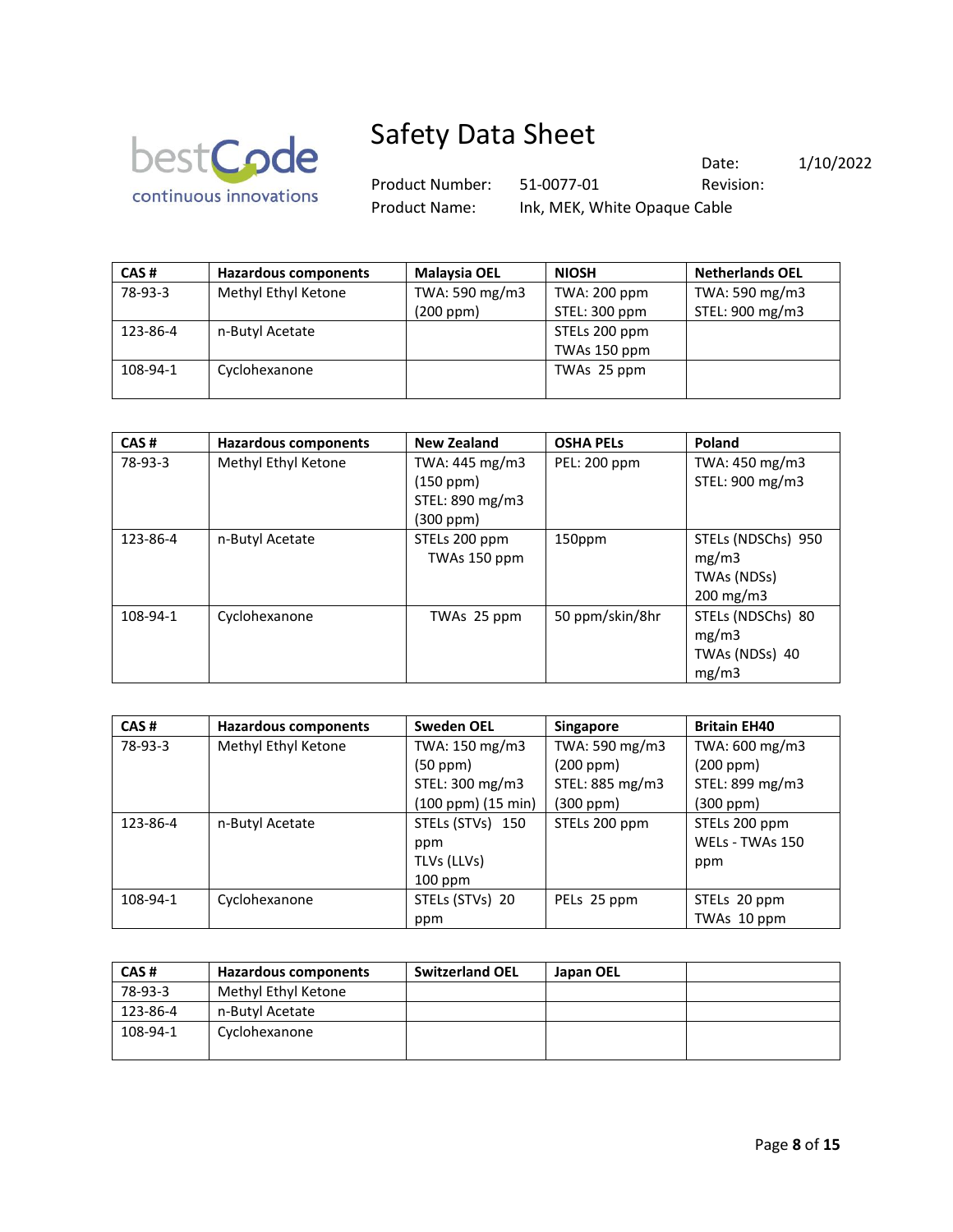

Product Number: 51-0077-01 Revision: Product Name: Ink, MEK, White Opaque Cable

Date: 1/10/2022

### **8.2 Exposure controls:**

### **8.2.1 Appropriate engineering controls:**

General ventilation.

### **8.2.2 Individual protection measures, such as personal protective equipment**

| Eye/Face protection:           | Wear eye/face protection.                                                                                                                                                                                                                                                                                                                                                                                                                                                                                                                                                                                 |
|--------------------------------|-----------------------------------------------------------------------------------------------------------------------------------------------------------------------------------------------------------------------------------------------------------------------------------------------------------------------------------------------------------------------------------------------------------------------------------------------------------------------------------------------------------------------------------------------------------------------------------------------------------|
| Skin protection:               | Wear suitable gloves. Chemical protection gloves are suitable, which are<br>tested according to EN 374. Check leak tightness/impermeability prior<br>to use. In the case of wanting to use the gloves again, clean them before<br>taking off and air them well. For special purposes, it is recommended to<br>check the resistance to chemicals of the protective gloves mentioned<br>above together with the supplier of these gloves. Take recovery periods<br>for skin regeneration. Preventive skin protection (barrier<br>creams/ointments) is recommended. Wash hands thoroughly after<br>handling. |
| <b>Respiratory protection:</b> | In case of inadequate ventilation wear respiratory protection.                                                                                                                                                                                                                                                                                                                                                                                                                                                                                                                                            |
| <b>Hygienic Practices:</b>     | Provide eyewash station. Wash promptly if skin becomes contaminated.<br>Promptly remove non-impervious clothing that becomes contaminated.<br>When using do not eat, drink or smoke.                                                                                                                                                                                                                                                                                                                                                                                                                      |

### **Section 9: Physical and chemical properties**

### **9.1 Information on basic physical and chemical properties**

| Appearance:                  | White Liquid             |                               |                          |
|------------------------------|--------------------------|-------------------------------|--------------------------|
| Odor:                        | Pungent                  | <b>Odor threshold:</b>        | -                        |
| pH:                          |                          | <b>Melting point:</b>         | $\overline{\phantom{a}}$ |
| <b>Boiling range:</b>        | $79^{\circ}$ C           | Flash point:                  | $-8^{\circ}$ C           |
| <b>Evaporation rate:</b>     | -                        | <b>Upper Explosive Limit:</b> | $\overline{\phantom{a}}$ |
|                              |                          | <b>Lower Explosive Limit:</b> |                          |
| Flammability:                |                          | <b>Vapor Pressure:</b>        | 10.15hPa at 18.49°C      |
| Vapor density:               |                          | <b>Relative Density:</b>      | 0.828                    |
| Solubility(ies):             | Insoluble in water.      | <b>Partition coefficient</b>  |                          |
|                              |                          | n-octanol/water:              |                          |
| Auto-ignition                | $415^{\circ}$ C          | Decomposition                 |                          |
| temperature:                 |                          | temperature:                  |                          |
| Viscosity:                   | $\blacksquare$           |                               |                          |
| <b>Explosive properties:</b> | $\blacksquare$           |                               |                          |
| <b>Oxidizing properties:</b> | $\overline{\phantom{0}}$ |                               |                          |

### **9.2 Other information:**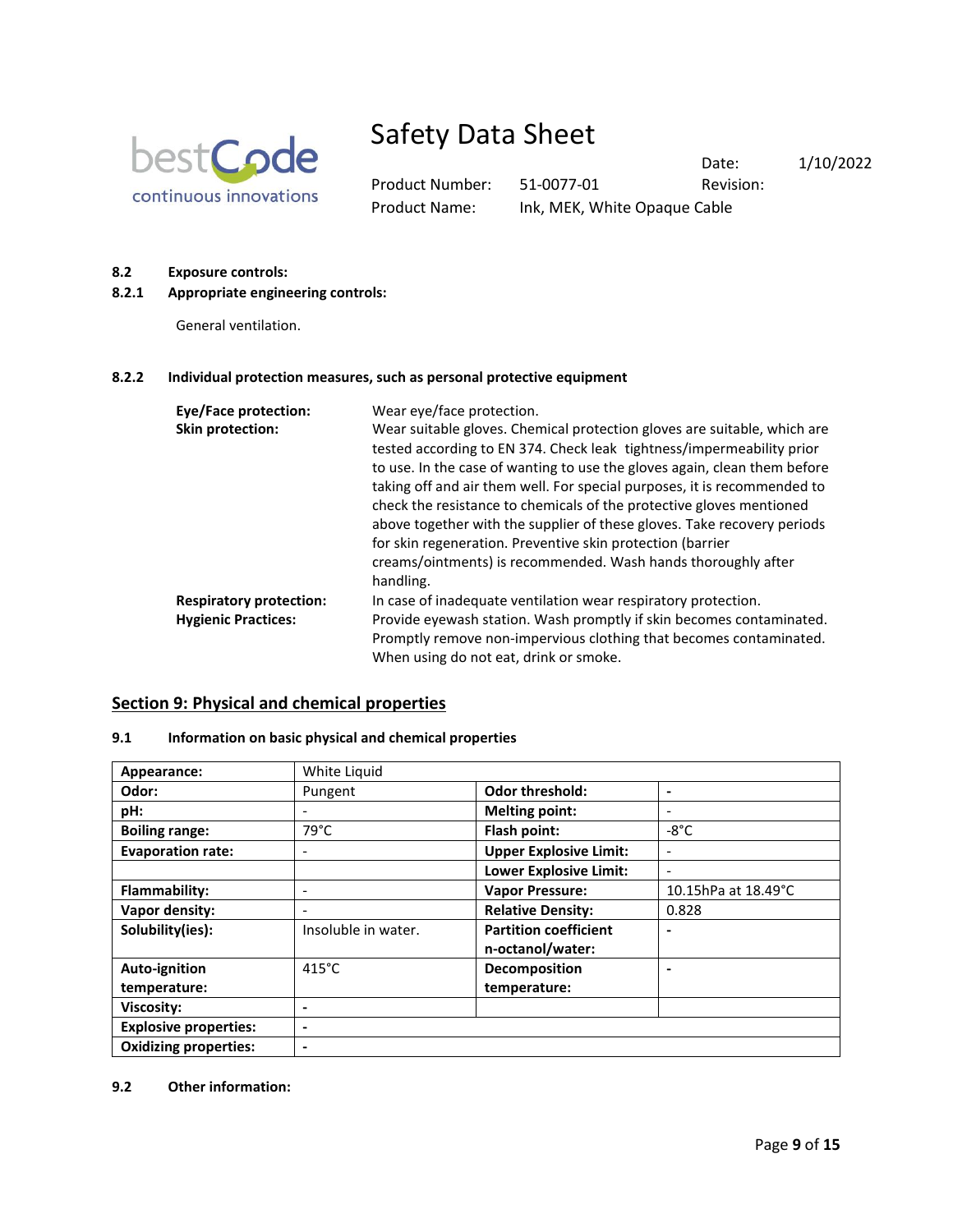

Product Number: 51-0077-01 Revision: Product Name: Ink, MEK, White Opaque Cable

Date: 1/10/2022

**VOC:** 5.86 lb/gal

## **Section 10: Stability and reactivity**

#### **10.1 Reactivity**

Concerning incompatibility: see below "Conditions to avoid" and "Incompatible materials". The mixture contains re active substance(s).

If heated: Risk of ignition

### **10.2 Chemical stability**

See below "Conditions to avoid".

### **10.3 Possibility of hazardous reactions**

No known hazardous reactions.

### **10.4 Conditions to avoid:**

Keep away from heat, hot surfaces, sparks, open flames and other ignition sources. No smoking.

## **10.5 Incompatible materials:**

Oxidizers.

#### **10.6 Hazardous decomposition products**

Reasonably anticipated hazardous decomposition products produced as a result of use, storage, spill and heating are not known. Hazardous combustion products: see section 5.

### **Section 11: Toxicological information**

#### **11.1 Information on Toxicological effects**

| <b>Acute toxicity:</b>                    | Shall not be classified as acutely toxic                     |
|-------------------------------------------|--------------------------------------------------------------|
| Skin corrosion/irritation:                | Shall not be classified as corrosive/irritant to skin.       |
| Serious eye damage/irritation:            | Causes serious eye damage.                                   |
| Ingestion:                                |                                                              |
| Inhalation:                               |                                                              |
| <b>Respiratory or skin sensitization:</b> | Shall not be classified as a respiratory or skin sensitizer. |
| Germ cell mutagenicity:                   | Shall not be classified as germ cell mutagenic.              |
| Carcinogenicity:                          | Shall not be classified as carcinogenic.                     |
| <b>Reproductive toxicity:</b>             | Shall not be classified as a reproductive toxicant.          |
| <b>STOT-single exposure:</b>              | May cause drowsiness or dizziness                            |
| <b>STOT-repeated exposure:</b>            | Shall not be classified as a specific target organ toxicant  |
|                                           | (repeated exposure).                                         |
| <b>Aspiration hazard</b>                  | Shall not be classified as presenting an aspiration hazard.  |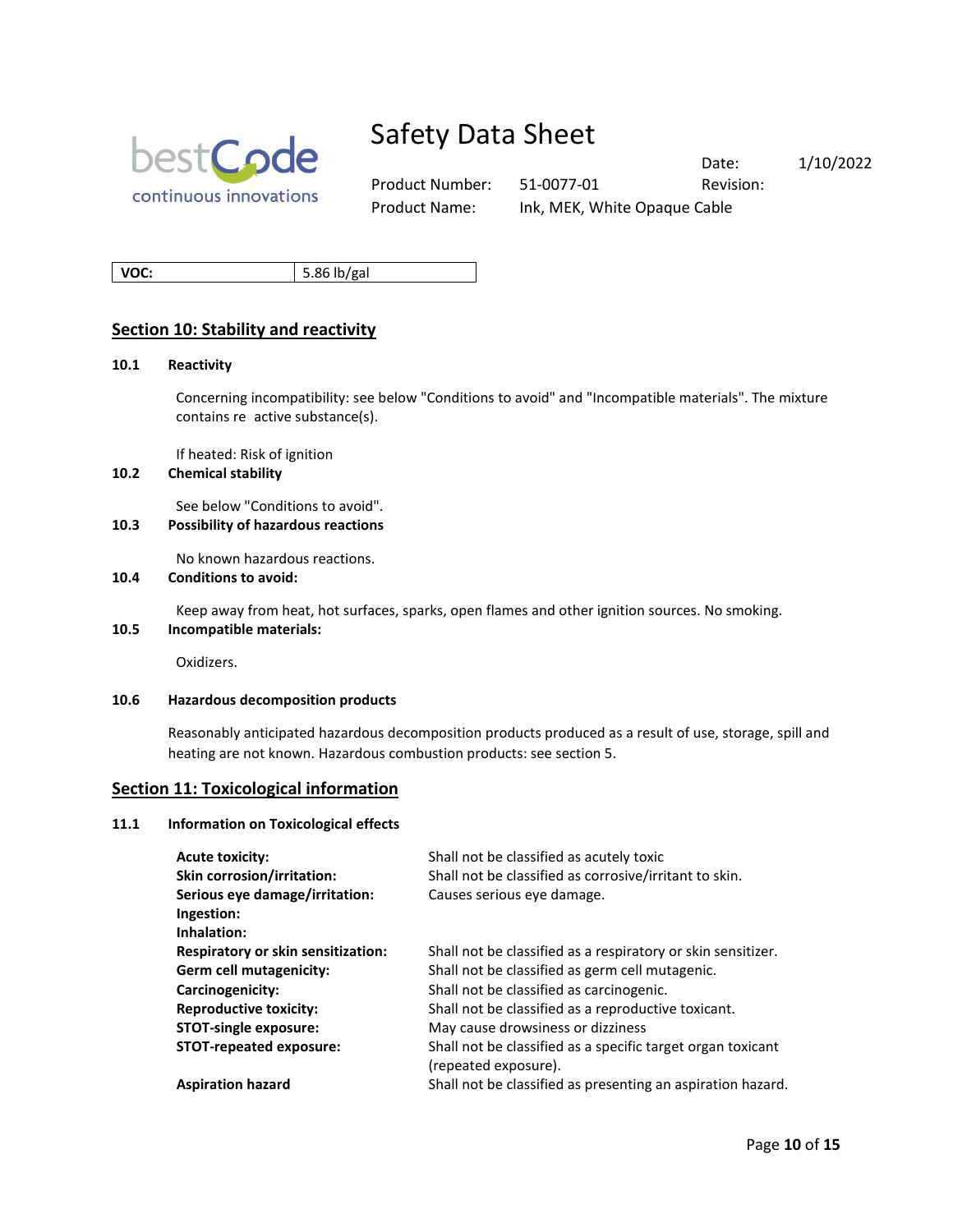

Product Number: 51-0077-01 Revision: Product Name: Ink, MEK, White Opaque Cable

Date: 1/10/2022

- **11.1.1 Hazard Class information:**
- **11.1.2 Mixture toxicity:**
- **11.1.3 Critical studies:**
- **11.1.4 Non-compliance hazard class:**
- **11.1.5 Information on likely routes of exposure:**
- **11.1.6 Symptoms related to the physical, chemical and toxicological characteristics:**
- **11.1.7 Delayed and immediate effects as well as chronic effects from short and long-term exposure:**
- **11.1.8 Interactive effects:**
- **11.1.9 Absence of specific data:**
- **11.1.10 Mixtures:**
- **11.1.11 Mixture vs Substance information:**
- **11.1.12 Other information:**

### **Section 12: Ecological information**

- **12.1 Toxicity:** Shall not be classified as hazardous to the aquatic environment
- **12.2 Persistence and degradability:** Not determined
- **12.3 Bioaccumulative potential:** Not determined
- **12.4 Mobility in soil:** Not determined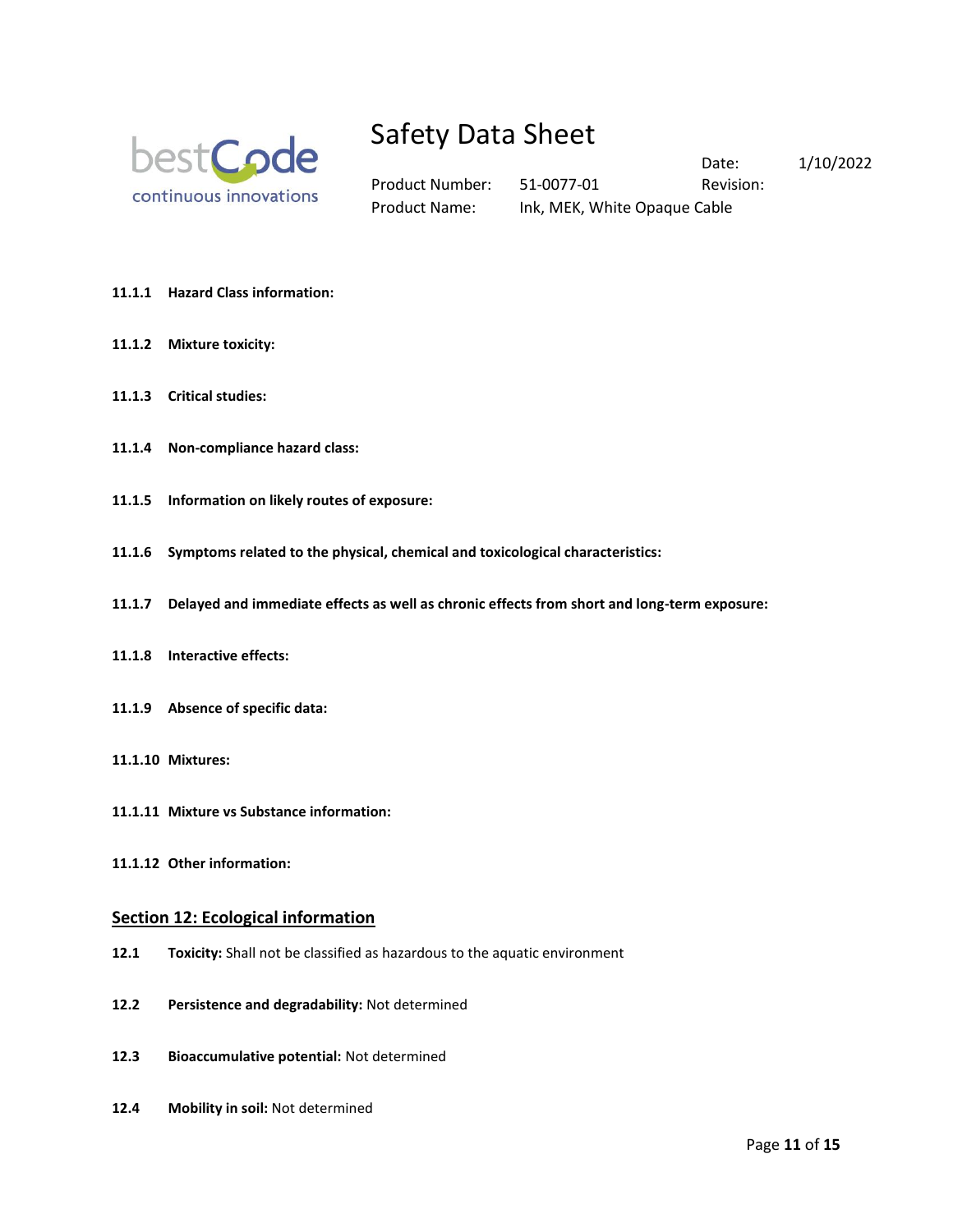

Product Number: 51-0077-01 Revision: Product Name: Ink, MEK, White Opaque Cable

Date: 1/10/2022

### **12.5 Results of PBT and vPvB assessment:** Not determined

**12.6 Other adverse effects:** Endocrine disrupting potential

### **Section 13: Disposal considerations**

### **13.1 Waste treatment methods:**

Waste should be treated as controlled waste. Dispose of waste to licensed waste disposal site in accordance with the requirements of the local Waste Disposal Authority.

Absorb in vermiculite, dry sand or earth and place into containers. Dispose of waste via a licensed waste disposal contractor. Containers should be thoroughly emptied before disposal because of the risk of an explosion.

### **Section 14: Transport information**

| 14.1 | <b>UN</b> number:                                                   | 1210                                                                   |  |
|------|---------------------------------------------------------------------|------------------------------------------------------------------------|--|
| 14.2 | Proper shipping name:                                               |                                                                        |  |
|      | <b>US DOT:</b>                                                      | Printing Ink                                                           |  |
|      | <b>Canadian TDG:</b>                                                | Printing ink, [flammable or] Printing ink related material             |  |
|      |                                                                     | [(including printing ink thinning or reducing compound),<br>flammable] |  |
|      | <b>European ADR/RID:</b>                                            | Printing ink, [flammable or] Printing ink related material             |  |
|      |                                                                     | [(including printing ink thinning or reducing compound),<br>flammable] |  |
|      | IMDG/IMO:                                                           | Printing ink, [flammable or] Printing ink related material             |  |
|      |                                                                     | [(including printing ink thinning or reducing compound),<br>flammable] |  |
|      | ICAO/IATA:                                                          | Printing ink, [flammable or] Printing ink related material             |  |
|      |                                                                     | [(including printing ink thinning or reducing compound),<br>flammable] |  |
|      |                                                                     |                                                                        |  |
| 14.3 | Transport hazard class(es) :                                        | 3 - FLAMMABLE LIQUID                                                   |  |
| 14.4 | Packing group:                                                      | $\mathbf{I}$                                                           |  |
| 14.5 | <b>Environmental hazards:</b><br>N/A                                |                                                                        |  |
| 14.6 | <b>Special precautions for user:</b>                                | N/A                                                                    |  |
| 14.7 | Transport in bulk according to Annex II of Marpol and the IBC Code: |                                                                        |  |
|      | N/A                                                                 |                                                                        |  |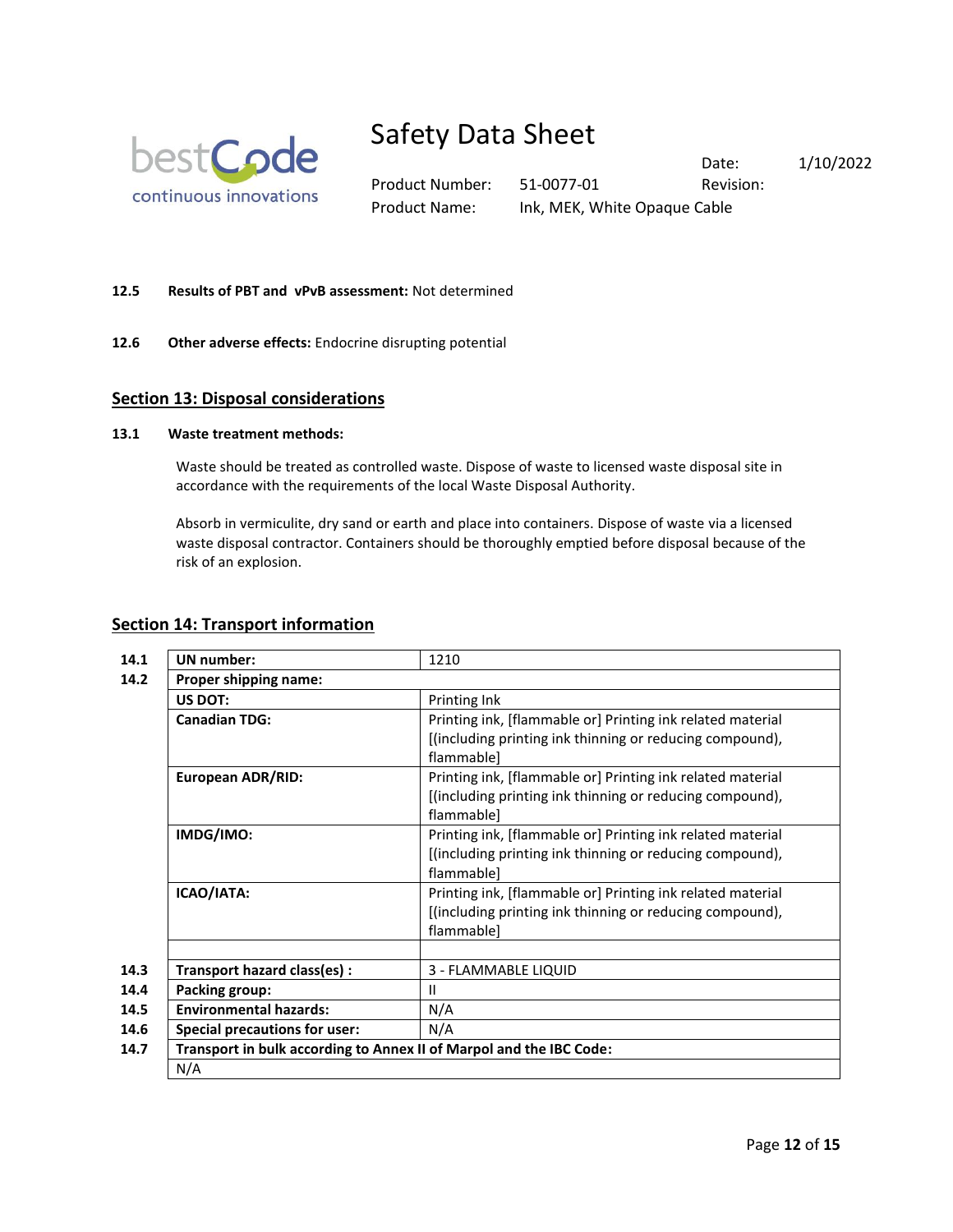

Product Number: 51-0077-01 Revision: Product Name: Ink, MEK, White Opaque Cable

Date: 1/10/2022

# **Section 15: Regulatory information**

### **15.1 Safety, health and environmental regulations/legislation specific for the substance or mixture:**

| EPA SARA (Superfund Amendments and Reauthorization Act of 1986) Lists |                             |              |                   |              |  |
|-----------------------------------------------------------------------|-----------------------------|--------------|-------------------|--------------|--|
| CAS#                                                                  | <b>Hazardous components</b> | S. 302 (EHS) | S. 304 RQ         | S. 313 (TRI) |  |
| 78-93-3                                                               | Methyl Ethyl Ketone         | No           | <b>Yes 5000LB</b> | No           |  |
| 123-86-4                                                              | n-Butyl Acetate             | No           | No                | No           |  |
| 108-94-1                                                              | Cyclohexanone               | No Data      | No Data           | No Data      |  |

| CAS#     | Hazardous components | <b>Canadian NPRI</b> | Canadian<br><b>Toxic</b> | <b>Canadian DSL</b> |
|----------|----------------------|----------------------|--------------------------|---------------------|
| 78-93-3  | Methyl Ethyl Ketone  | Yes                  | No                       | Yes                 |
| 123-86-4 | n-Butyl Acetate      | Yes                  |                          | Yes                 |
| 108-94-1 | Cyclohexanone        | No Data              | No Data                  | Yes                 |

| CAS#     | <b>Hazardous components</b> | <b>CAA HAP, ODC</b> | <b>CWA NPDES</b> | <b>TSCA</b> |
|----------|-----------------------------|---------------------|------------------|-------------|
| 78-93-3  | Methyl Ethyl Ketone         | No                  | No               | Yes - Inv   |
| 123-86-4 | n-Butvl Acetate             |                     |                  | Yes - Inv   |
| 108-94-1 | Cyclohexanone               | No                  | No               | Yes         |

| CAS#     | <b>Hazardous components</b> | CA Prop 65 | <b>Mexico INSO</b> | <b>Australia ICS</b> |
|----------|-----------------------------|------------|--------------------|----------------------|
| 78-93-3  | Methyl Ethyl Ketone         | No         | Yes - 1193         | Listed               |
| 123-86-4 | n-Butyl Acetate             | No         | Listed             | Listed               |
| 108-94-1 | Cyclohexanone               | No         | Listed             | Listed               |

| CAS#     | <b>Hazardous components</b> | <b>New Zealand</b><br><b>IOC</b> | <b>China IECSC</b> | Japan ENCS  |
|----------|-----------------------------|----------------------------------|--------------------|-------------|
| 78-93-3  | Methyl Ethyl Ketone         | Listed                           | Listed             | Yes - 2-542 |
| 123-86-4 | n-Butyl Acetate             | Listed                           | Listed             | Yes         |
| 108-94-1 | Cyclohexanone               | Listed                           | Listed             | Listed      |

| CAS#     | <b>Hazardous components</b> | Japan ISHL | Korea ECL    | <b>Philippines</b> |
|----------|-----------------------------|------------|--------------|--------------------|
| 78-93-3  | Methyl Ethyl Ketone         | Listed     | Yes KE-24094 | Listed             |
| 123-86-4 | n-Butyl Acetate             | Listed     | Yes          | Listed             |
| 108-94-1 | Cyclohexanone               | Listed     | Listed       | Listed             |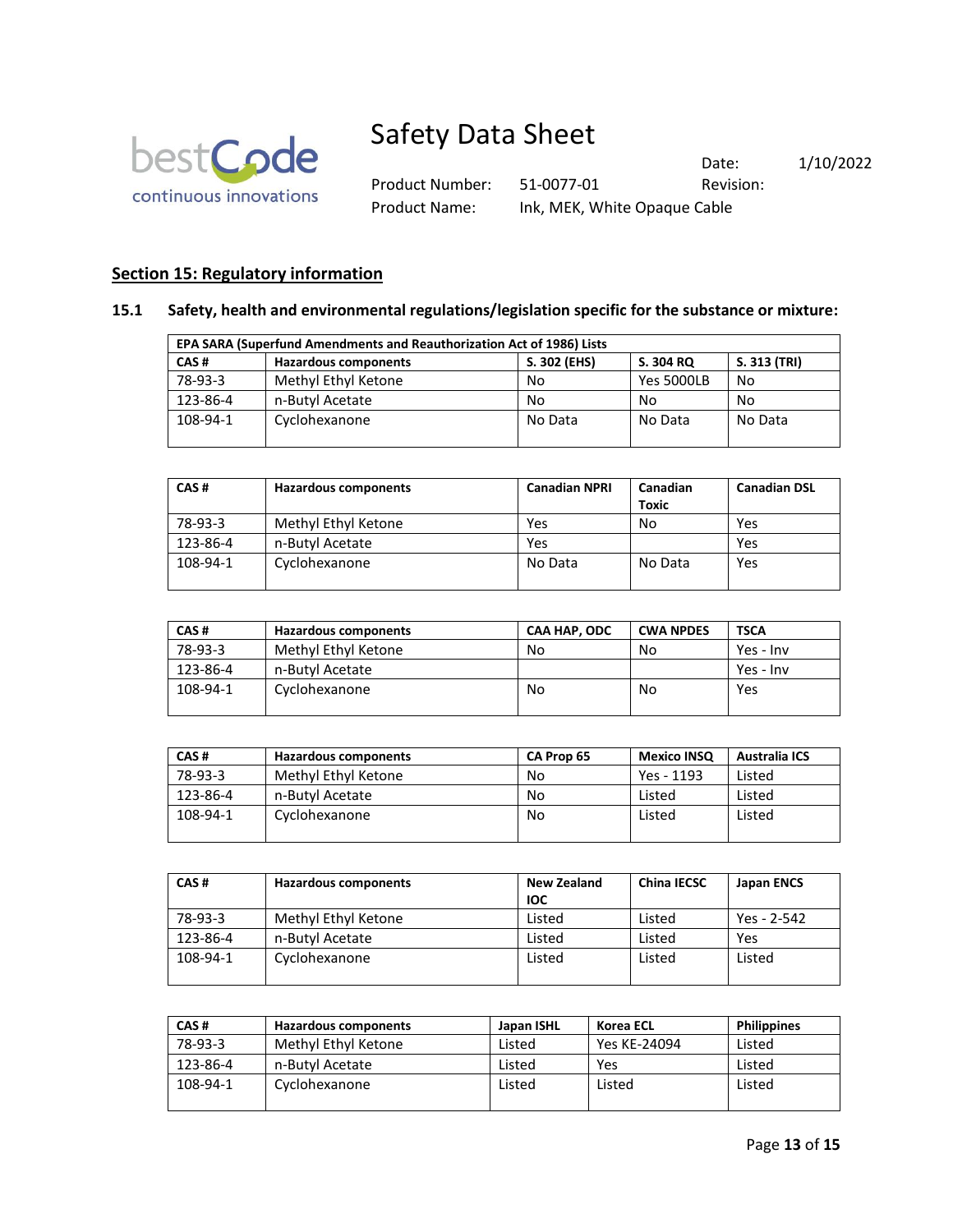

Product Number: 51-0077-01 Revision: Product Name: Ink, MEK, White Opaque Cable

Date: 1/10/2022

| CAS#     | <b>Hazardous components</b> | <b>Taiwan TCSCA</b> | <b>Singapore</b><br><b>HSL</b> | <b>Israel HSL:</b> |
|----------|-----------------------------|---------------------|--------------------------------|--------------------|
| 78-93-3  | Methyl Ethyl Ketone         | Listed              | No                             | No                 |
| 123-86-4 | n-Butyl Acetate             | Listed              |                                |                    |
| 108-94-1 | Cyclohexanone               | Listed              | No                             | No                 |

| CAS#     | <b>Hazardous components</b> | <b>Germany WHCS</b> | Switzerland<br>Giftliste 1 | Switzerland<br><b>INNS</b> |
|----------|-----------------------------|---------------------|----------------------------|----------------------------|
| 78-93-3  | Methyl Ethyl Ketone         | Yes – 150           | Yes G-2429                 | No                         |
| 123-86-4 | n-Butyl Acetate             |                     |                            |                            |
| 108-94-1 | Cyclohexanone               | No                  | No                         | No                         |

| CAS#     | <b>Hazardous components</b> | <b>REACH</b>     | Kvoto GHG | Rotterdam |
|----------|-----------------------------|------------------|-----------|-----------|
| 78-93-3  | Methyl Ethyl Ketone         | $Yes - (R), (P)$ | No        | No        |
| 123-86-4 | n-Butyl Acetate             | No               |           |           |
| 108-94-1 | Cyclohexanone               | No Data          | No        | No        |

| CAS#     | <b>Hazardous components</b> | <b>Stockholm</b> |  |
|----------|-----------------------------|------------------|--|
| 78-93-3  | Methyl Ethyl Ketone         | No               |  |
| 123-86-4 | n-Butyl Acetate             |                  |  |
| 108-94-1 | Cyclohexanone               | No               |  |

**Canadian WHMIS Classification:**

### **15.2 Chemical safety assessment**